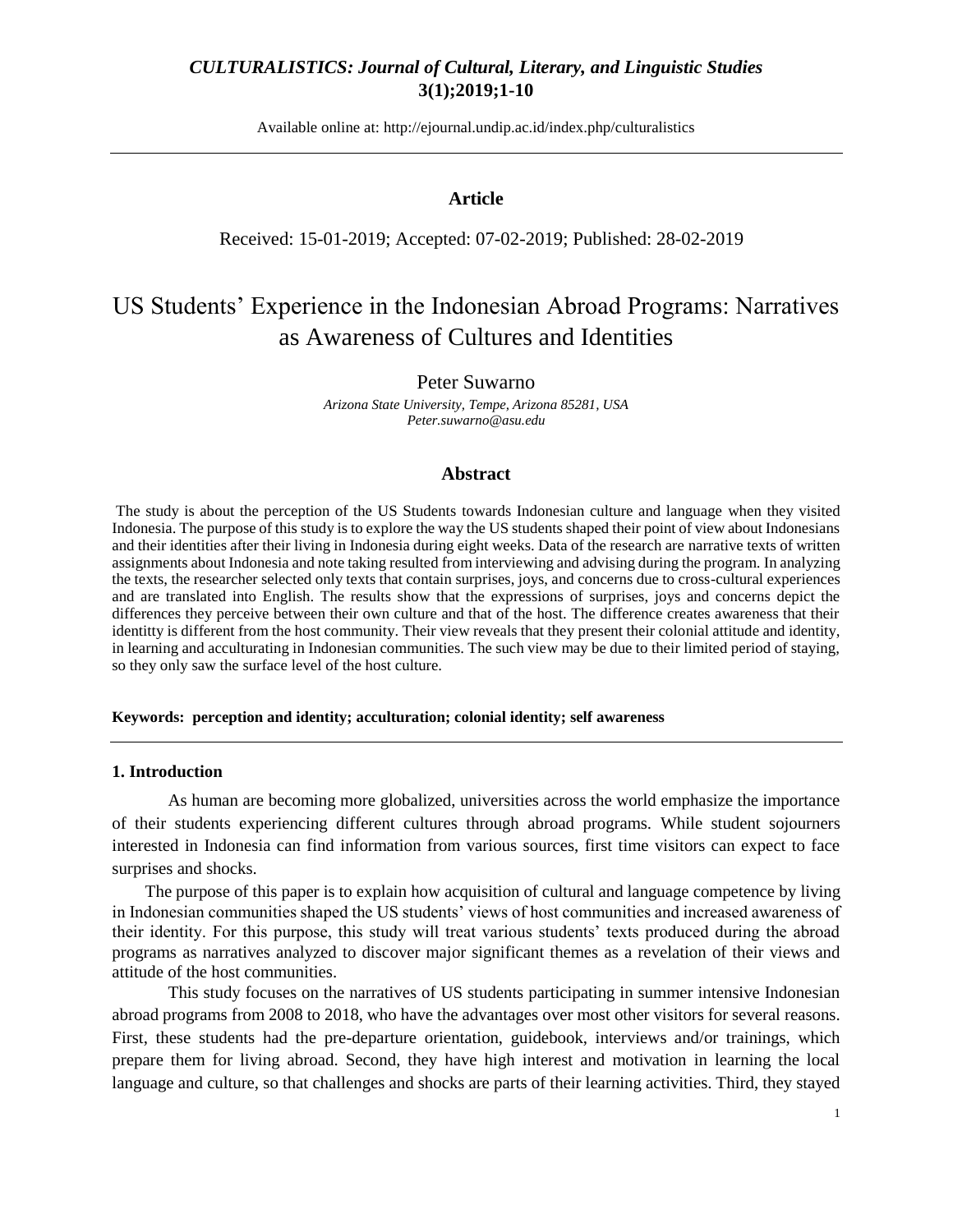Available online at: [http://ejournal.undip.ac.id/index.php/c](http://ejournal.undip.ac.id/index.php/)ulturalistics

only for eight weeks -- a short honeymoon period when they still do not have to endure long-term shocks [1]

However, having their own cultural identity, these students must achieve significant language proficiency and cultural competence in eight-week intensive immersion programs. This learning intensity leads to the end of their honeymoon period after about two weeks, when their discourses of excitement begin to change into issues and concerns.

While Oberg [1] defined culture shock with four stages: honeymoon, crisis, recovery, and adjustment [2], Ward, Bochner & Furnham [3] propose the ABC, which stands for Affect (feeling and emotion), Behavior (learned skills to adjust), and Cognitions (maintenance and development of identity). Moule [4] defines identity as the awareness of oneself that is "formed by the successful integration of various experiences of the self into a coherent self-image."

The intensive immersion learning activities to acquire linguistic and cultural knowledge and skills constitute a degree of acculturation or an adaptation process to a new and different culture resulting in crosscultural communication between one's own cultures with that of another [5]. Berry [6] proposed four acculturation strategies: assimilation, integration, separation, and marginalization, which depends on two conditions: the interest of maintaining one's own original culture and one's willingness to cooperate and adapt to the other culture. However, the acculturation process may not apply to these US students due to their relatively short stay in Indonesia.

#### **2. Methods**

This study examines two kinds of data on the students' experience of surprises and shocks: 1) written assignments in Indonesian consisting of home works, weekly reports, and final projects; and 2) my notes taken during advising and interviews, containing the students' surprises, joys, and concerns. These data were collected during my assignments as the Resident Director in three Indonesian summer abroad programs: 1) the Consortium for the Teaching of Indonesian (COTI), 2008 in Salatiga; the Critical Language Scholarship (CLS), 2010-2012 in Malang; the Arizona State University's Critical Language Institute (CLI) 2016- 2018 in Denpasar, Bali.

Treating the students' texts as stories [7], this paper follows Riesman's three approaches of narrative analysis, i.e. thematic, structural and dialogic approaches [8]. Due to the limited space, this study employs only the thematic orientation that focus on harvesting the main themes of the narratives while looking into human agent's language use in evaluating the events in the stories [9] **.** As Burke [10] suggested, through the structure of the narratives' plots and events, narrators have goals and motives. Human experience and motives find their significance in the form of stories that reflect who we are, including our strategies of sense making, dealing with issues, and revealing our identity [11], [12].

This paper identifies main themes of students' stories as revelation and sense making of their personal experiences that present their views of the Indonesian people's identity and at the same time reflect on their own identity as they adjust to the new culture [13]. As Wertsch [13] argues, narrative is a means of expressing and representing experience to (re)create identity in particular socio-cultural settings.

In analyzing the students' expressions as narratives, it will select only texts that contain surprises, joys, and concerns due to cross-cultural experiences and are translated into English. Following Burke [10) ] and Bamberg [7] , I will select the themes and expressions based on frequencies, representativeness,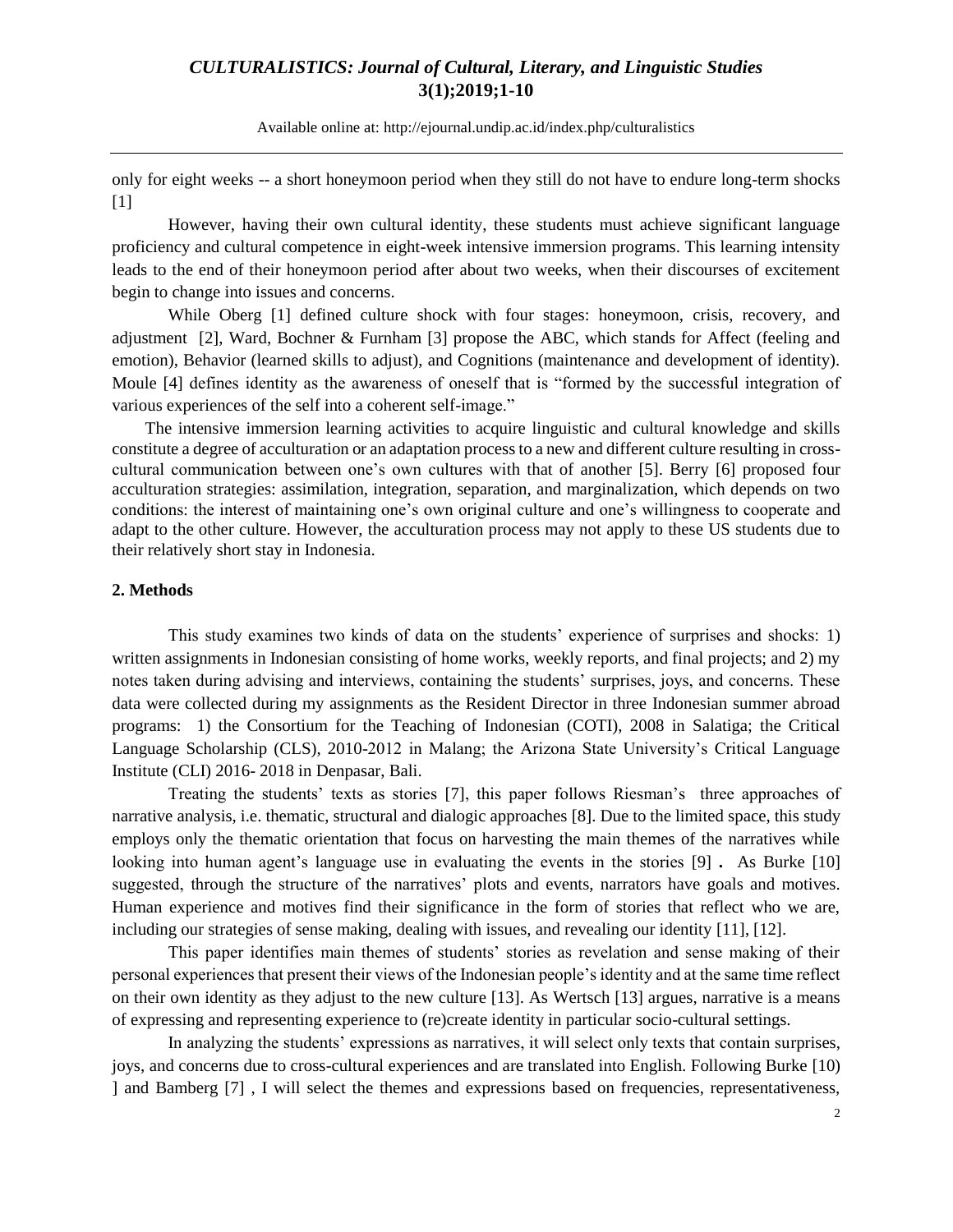Available online at: [http://ejournal.undip.ac.id/index.php/c](http://ejournal.undip.ac.id/index.php/)ulturalistics

significance, and coherence.

#### **3. Major Themes of the Students' Narratives**

Following Riesman's [8] thematic orientation of narrative analysis, the identified major themes that significantly represent US Students' narratives include: food, personal matter & privacy, transportation, social interaction, garbage & cleanliness, and religiosity. Due to a limited space, the discussion below will present selected students' expressions in bracketed numbers referring to the appendix.

#### **3.1 Food**

Blessed with rich varieties of herbs and spices, Indonesians have been creating various traditional dishes that excite these young Americans about the local culture. Issues that they most frequently brought up in their stories about foods are adjustment challenges, type and taste, food handling and attitude toward food. While the students enjoy the savory taste of various food creativities that excites their appetites and enrich their experience, after only two weeks, they crave for what they are used to: bread and pasta (1 & 2), marking the end of the honeymoon period. While enjoying cheap and abundant flavorful local delicacies from easy-to-get street vendors  $(3 \& 4)$ , it also began to affect their health, when some students became sick and complained about hygiene and food handling (5-7). Students also think that Indonesians are not aware of the importance of eating healthy: consuming more fried food, carbohydrate and sugar, but less protein and fresh vegetables (8-11). In addition, the students also learn that mealtime is not usually a social time such as in the US, when they observe that most people focus on their food and conversation mostly occur prior or after the meal (12-13).

#### **3.2 Personal Matter and Privacy**

While the students have been aware of personal and privacy matters in Indonesia, they did not anticipate how experiencing these issues affected them emotionally. Indonesians are interested in discussing personal matters, including inquiry on practicing a religion, marriage, dating, dos and don'ts about menwomen relationship in the US and in Indonesia.

While they understand that every Indonesian must have a religion, recent development also indicates movements toward a more conservative religiosity [15], reflected in the questions about the students' religiosity (14-16). Dating and marital status are the other personal matters that Indonesians frequently ask and discuss (17-19). The discussion often extends to differences between the US and Indonesia concerning age and marriage, pre-marital sex, and even promiscuity in the US (19-22). While this discussion about sex and marriage are limited to the Indonesian friends of similar age, the American students feel that their local friends think Indonesians are religiously and thus morally superior to the American students (23-25). On the other hand, the US students also pointed the Indonesians' hypocrisy, in that, in this strictly religious community, prostitution is widespread (26-27). A topic that is taboo to discuss in the US is Indonesians compare their body parts, shape, or colors, signifying the Indonesians admiration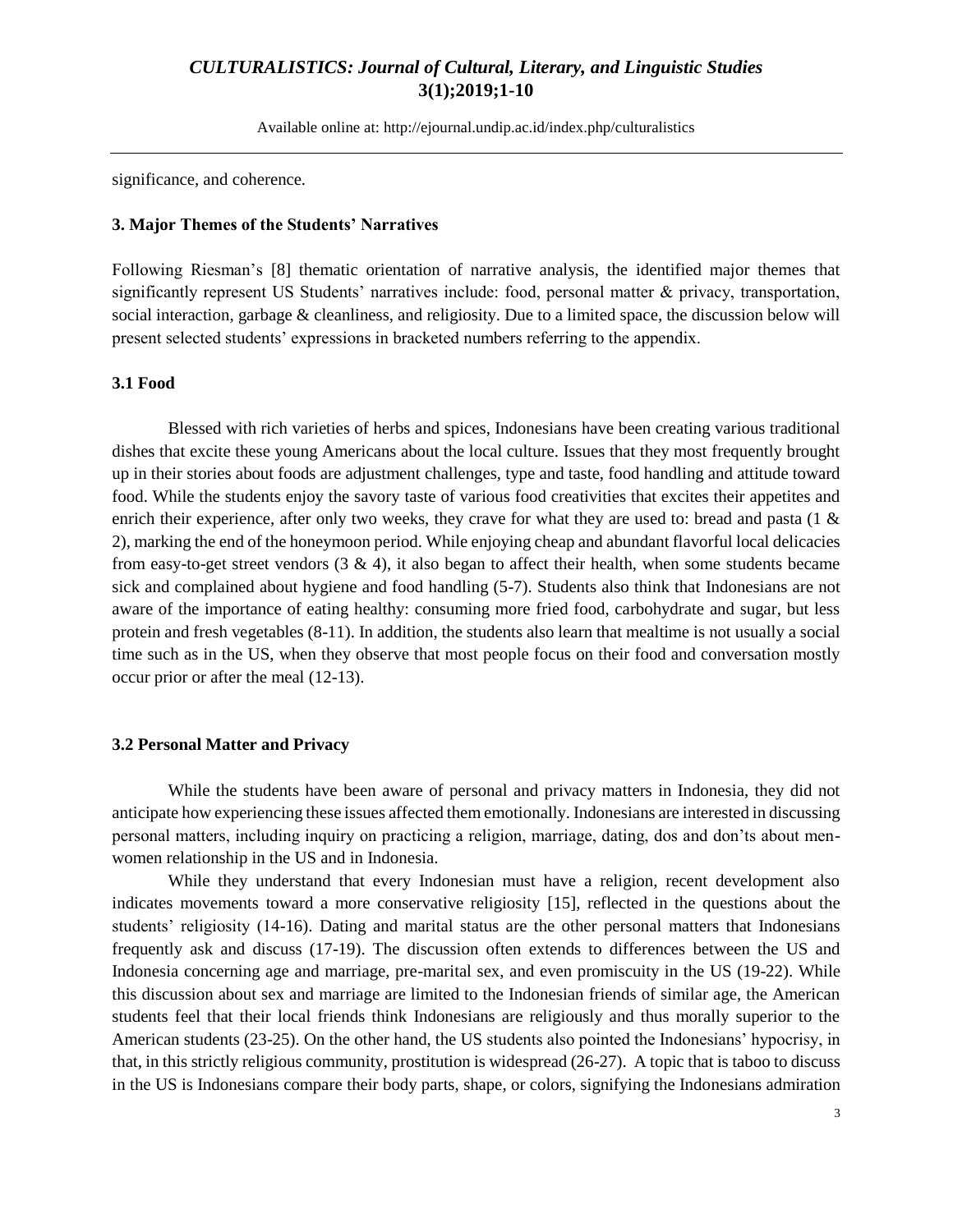Available online at: [http://ejournal.undip.ac.id/index.php/c](http://ejournal.undip.ac.id/index.php/)ulturalistics

for the white skin colors while inferring the Indonesians being inferior for their darker skin (28-32).

#### **3.3 Infrastructure and Transportation.**

While the students knew in advanced that traffic is a problem in most Indonesian major cities, they were eager to discuss challenges in their mobility. They were surprised of how difficult, unsafe and dangerous it would be to walk in most Indonesian streets because of the unavailable, broken, or unpassable sidewalks with no clear rules or warnings and the ignorance against pedestrians in traffics dominated by cars and motorbikes (33-43).

However, these students also learn about the importance of motorbikes in the Indonesian transportation culture due to its mobility, efficient use of space, and low cost. They also praised the creative, smart, efficient, safe and patient use of the limited transportation facilities to accommodate the mobility of a large number of people (44-53).

#### **3.4 Social Interaction**

As a communal society, where members pay attention to each other's affairs, Indonesians have to show inclusiveness, solidarity, and friendliness toward each other in daily interaction. The students' narrative that show differences between Indonesia and their home communities confirm that Indonesia is more collectivist while the US<sup>'</sup> is more individualist society. In this type of community, the students enjoyed pleasant surprises such as the caring, attention, and sometimes admiration received from members of the family and communities (54-61). In addition, they liked a slower pace of life compare to where they are from, because an easy-going life with less pressure help them to adjust to the new culture (62-68). They admitted Indonesians are generally very tolerant about time; spending extra time speaking to someone to build relationship is more often more important than being on time for their meeting.

However, the students also expressed discomfort when it comes to individual space, where closeness in relationship and interaction leads Indonesians to have less privacy. With a concept of individual space in Indonesia being different from Western countries, Indonesians tend to stand much closer to each other and there is often no queue (69-73). In this communal society, people respect each other in their interactions, including with the students. However, the students also notice that in informal setting Indonesians can be rude when teasing each other, joking about and mocking their body parts, which are unthinkable even among close friends in the US (74-78).

#### **3.5 Religiosity, Garbage, Cleanliness, and Noise.**

Interestingly, a number of students esteemed the commitment and dedication to communal religious activities; i.e. Indonesians celebrate everything from seven-month pregnancy, childbirth, puberty, circumcision, and marriage, in addition to regular religious prayer gatherings in places of worships and during community's celebration of religious holidays and other festivities. However, they are also questioned the time, energy and money wasted on religious practices (90-93).

The students' expressions also show admiration for the efforts to clean the house daily and concern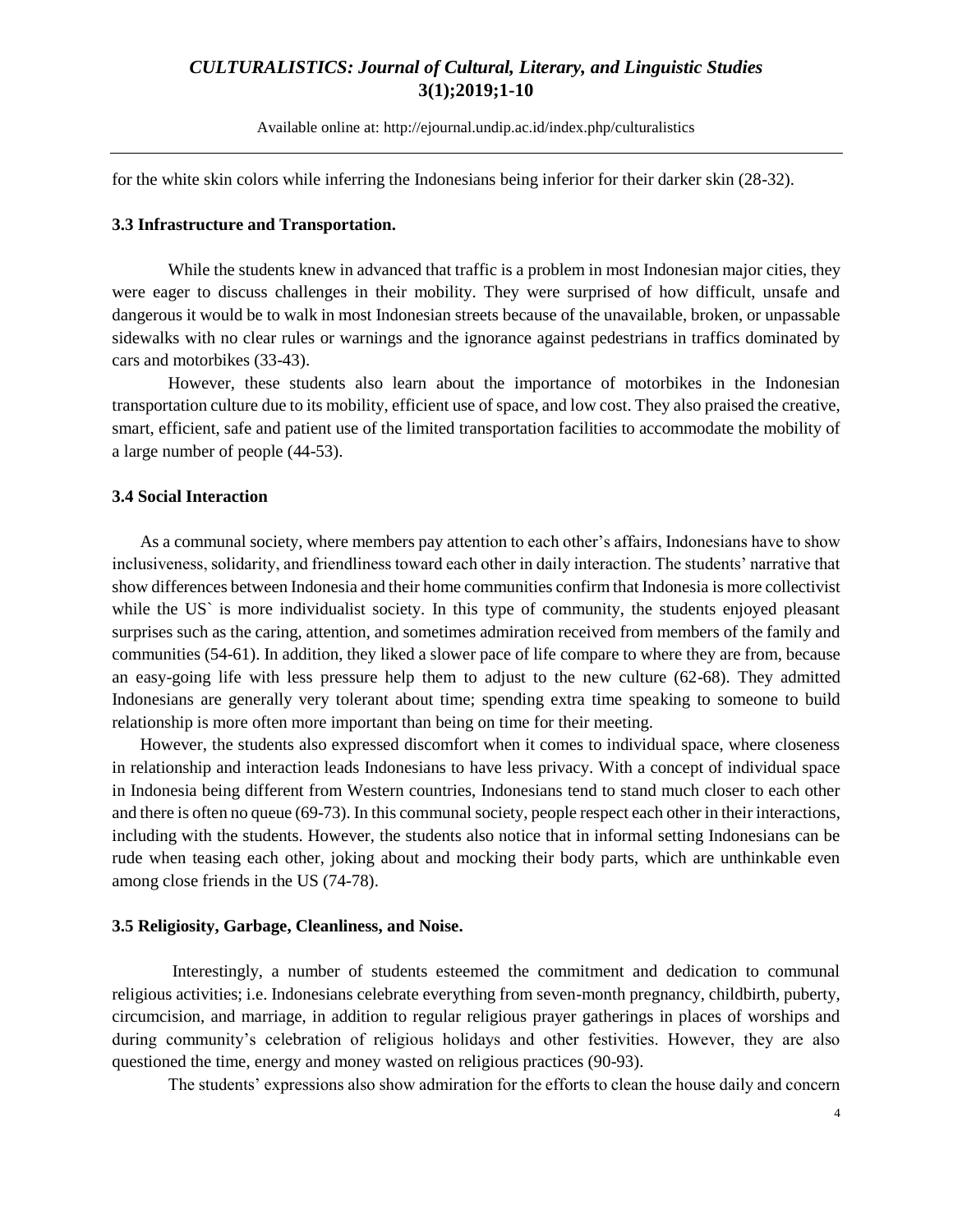Available online at: [http://ejournal.undip.ac.id/index.php/c](http://ejournal.undip.ac.id/index.php/)ulturalistics

for public cleanliness. However, they realized that concept of cleanliness is subjective; e.g. while using toilets, Indonesians clean with water and American with tissues. While they dislike taking off shoes in wet bathrooms, they admit that using water instead of tissue is cleaner (81-84).

Students questioned why there is no discipline in trash and garbage collection and no sense of public cleanliness. They care only about their own homes and space but not the public spaces, such as streets and rivers (85-89).

Another issue that annoyed these US students are the noises that they are unfamiliar with; these include noises and sounds very early in the morning, such as roosters' crowing and calls to warship from several mosques, as well as during the night from people gathering and motorists. Most of these students were amazed at the possibility that Indonesians never really sleep (94-98).

These perceptional expressions are subjective to the experiences of these US students. From many themes that students discussed in their essays and interviews, these are the ones that most frequently discussed by these groups with their own unique previous experience that may not apply to other groups in different Indonesian abroad programs.

#### **4. Discussion**

The common themes with their narrative expression above reveal how the students adjust to the new culture in the immersion program and how their perception, views and attitude of the host community's culture was shaped. The expressions of surprises, joys and concerns depict the differences they perceive between their culture and that of host community, creating awareness of their identity, which is different from the host communities. As San Antonio & Ofori-Dwumfuo [16] suggested, studying in different country helps students become more aware of not only the host culture and identity, but also their own. For example, about the delight of tasty and spicy food eventually they realized who they are when they became sick or missed Western food, which has been part of the students' cultural identity.

The social interaction also reveals the students' awareness of differences, mostly their grasp that they belong to more individualist US society as opposed to more collectivist Indonesians. As Mead [17] and Hofstede [18] suggested, cultural differences are shaped by the degree of cooperation versus competition commonly called collectivism versus individualism. Some collectivist societies may emphasize different features, such as in-group harmony, modesty, conflict avoidance, and confrontation, more than individualist ones. In some cases, collectivist and individualist societies share similarities and differ only in some features [19]. The host community members treat these students as special guests and family members, such that, unlike in the US, the attention including personal inquiries the students received confirmed that Indonesia is a more collectivist community where members show personal interests, inclusiveness, solidarity, and hospitality in their daily interaction.

While the students relished this personal attention, and admire the host culture, their narratives also uncover their critical views of Indonesia, when discussing hygiene, cleanliness, garbage, traffic discipline, and hypocrisy on vices. In this process of identification, the students' narratives differentiate their own culture from that of the host families in a way that their culture is superior. Their narrative about the Indonesians' admiration of their physical appearance enhance this superiority awareness, augmenting the colonial attitude of the students coming from one of the most advanced country in the world.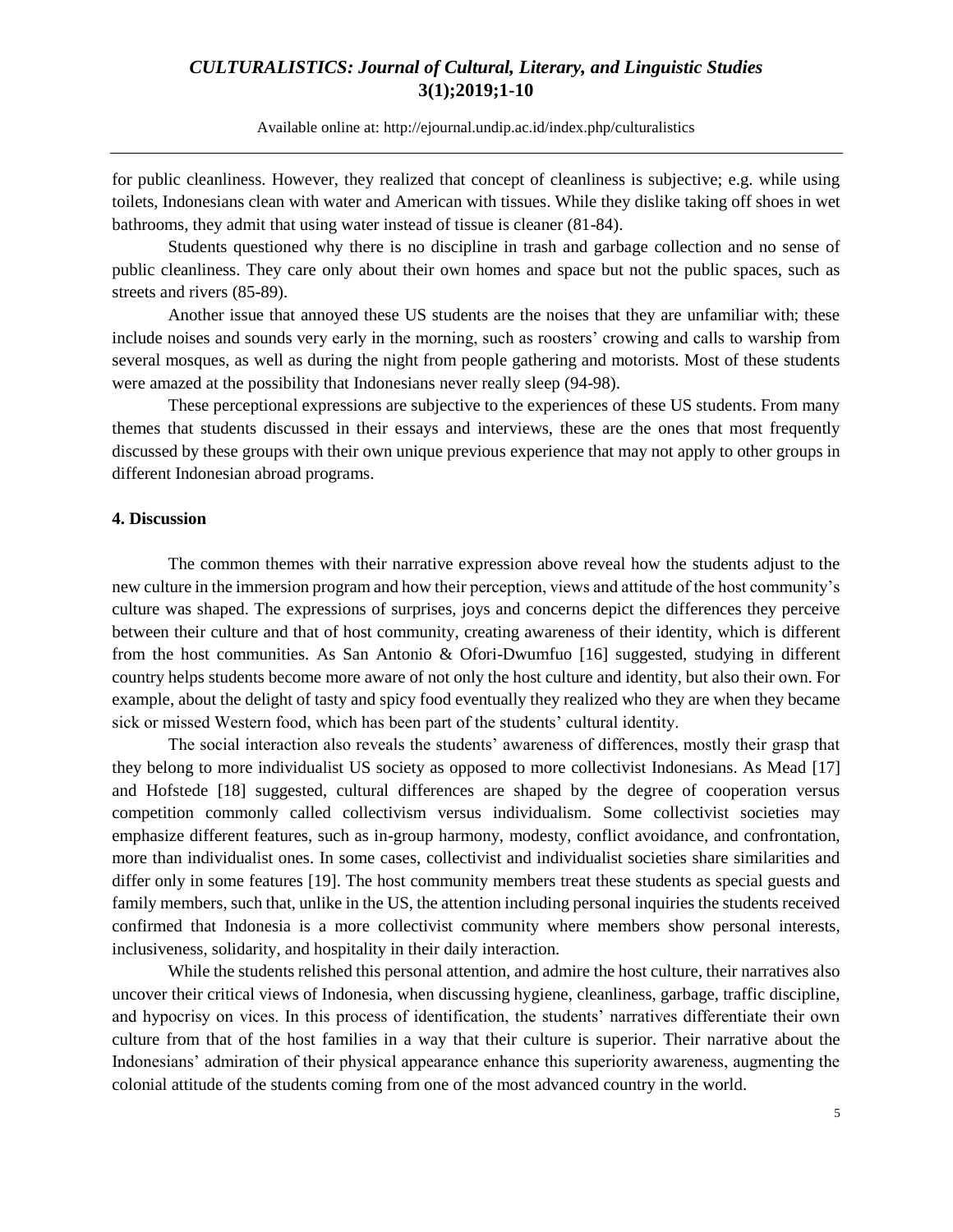Available online at: [http://ejournal.undip.ac.id/index.php/c](http://ejournal.undip.ac.id/index.php/)ulturalistics

When this happens, it defies the program's purpose of engaging the US students in intercultural experiential learning without the elitist colonial attitude. In addition, as Cohen (1972) suggested, these US students enjoy experiencing the novelty of the new culture from the security of selected host family's environment that support the old familiar habits. Students' own cultural values determine their risk-taking and desirability to engage in intercultural experiential learning. Based on Renn's (1992) argument that more colonial students tend to take less risk in engaging with the host culture, these students still have much to learn about Indonesian local culture and enculturation into the Indonesian communities.

#### **5. Conclusion**

This paper present a narrative thematic analysis of the US students' experience in the Indonesian intensive abroad summer programs in order to reveal their views, attitude and perception of the Indonesian culture and identity which, in turn also increased awareness of their own. The narratives that seems to center around their shocks, surprises, joys and concerns, uncover the expression of differences between Indonesian and their own original culture.

The analysis also that the differences of both cultures leads to unfavorable and positive perceptions of both cultures. While the students admire and enjoy some features of Indonesian culture, the students still, at least subconsciously, present their colonial attitude and identity, in learning and acculturating in Indonesian communities. Due to limited period of stay and the students' strong identification with their own culture, acculturation was limited. Therefore, while most of these programs were deemed successful at least in terms of language proficiency levels, the eight-week programs still produced narratives that reflect the students' minimum grasp of the complexity of the host cultures and understanding of host native's views of US cultural worlds.

#### **References**

- [1] Oberg, K., "Culture Shock and the problem of Adjustment to the new cultural environments" *World Wide Classroom Consortium for International Education & Multicultural Studies*. 29 Sept 2009.
- [2] Kim, Y., "Adapting to an unfamiliar culture in Gudykunst, W.B." *Cross-Cultural and Intercultural Communication*. (243-257). London: Sage Publications, 2003.
- [3] Ward, C. A., Bochner, S., & Furnham, A. *The Psychology of Culture Shock*. Philadelphia: Routledge, 2001.
- [4] Moule, Jane. *Cultural Competence: A Primer for Educators*. Belmont, CA: Wadsworth, Cengage Learning. 2012.
- [5] Berry, J. W. "Acculturation and Adaptation in a New Society". *International Migration*, 30, 69–85. 1992. [https://doi.org/10.1111/j.1468-2435.1992.tb00776.x.](https://doi.org/10.1111/j.1468-2435.1992.tb00776.x)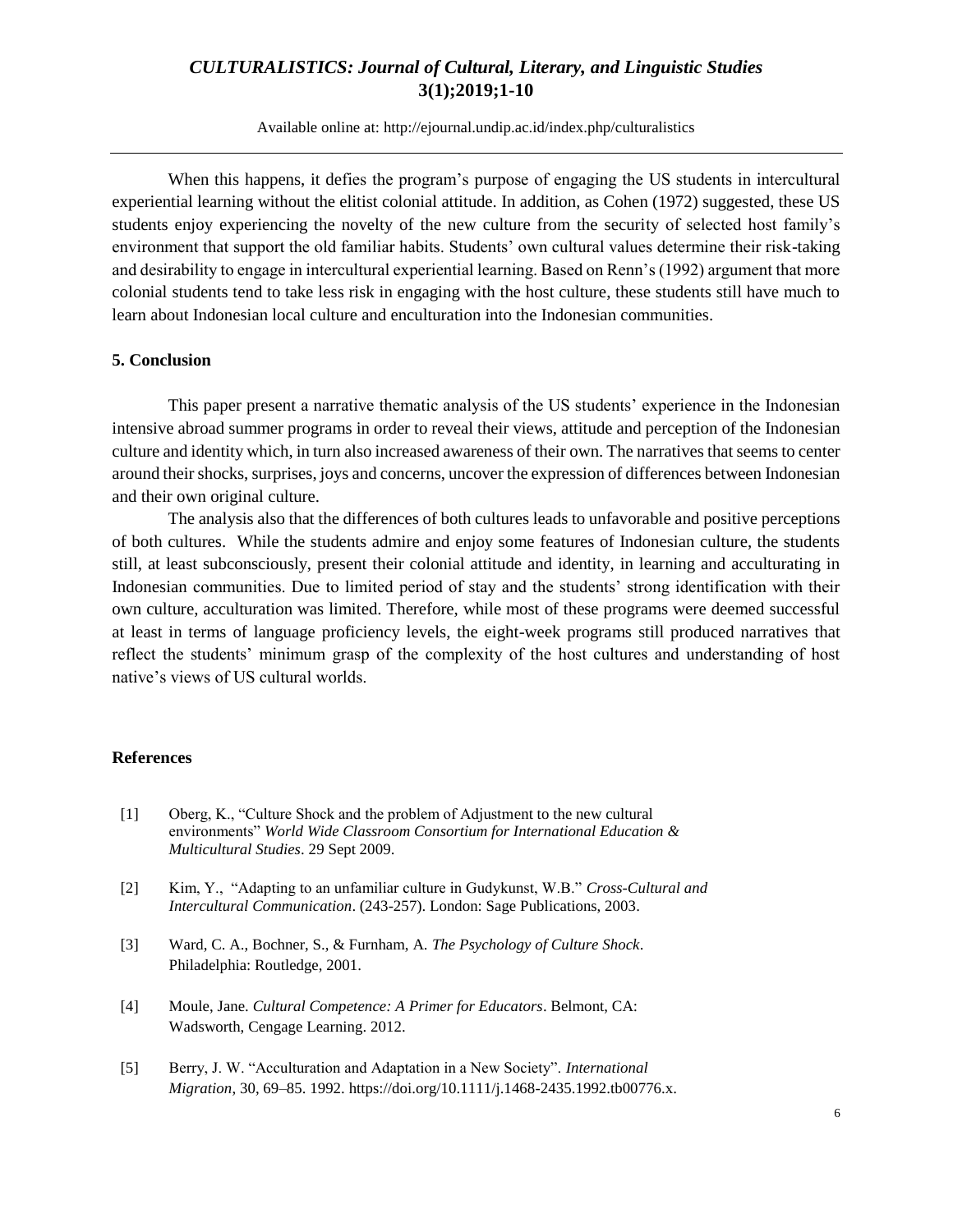Available online at: [http://ejournal.undip.ac.id/index.php/c](http://ejournal.undip.ac.id/index.php/)ulturalistics

- [6] Berry, J. W. "Understanding the Process of Acculturation for Primary Prevention". Refugee Assistance Program--Mental Health Technical Assistance Center, University of Minnesota, Box 85, Mayo, Minneapolis, MN 55455. 1988
- [7] Bamberg, M. "Stories Telling and Identities". In C. Daiute & C. Lightfoot (Eds.), *Narrative Analysis: Studying the Development of Individuals in Society* (pp. 135-157). London: Sage. 2003.
- [8] Riessman, C.K. *Narrative Methods for the Human Sciences*. London: Sage. 2008
- [9] Labov, W. *Language in the Inner City*. Philadelphia: The University of Pennsylvania Press. 1972.
- [10] Burke, Kenneth. "A Grammar of Motives". University of California Press, 1969.
- [11] McAdams, D. *The Stories We Live by: Personal Myths and the Making of the Self*. New York: Guildford. 1993.
- [12] Randall, W. L. *The Stories We are: An Essay on Self-creation*. Toronto, Canada: University of Toronto Press. 1995.
- [13] Illouz, E. *Saving the Modern Soul. Therapy, Emotions, and the Culture of Self-help.*  Berkeley, CA: University of California Press. 2008.
- [14] Wertsch, J. V. *Voices of Collective Remembering*. New York: Cambridge University Press. 2002
- [15] Ricklefs, C. C. *Islamization and Its Opponents in Java: a Political, Social, Cultural and Religious History, c. 1930 to the Present*. Honolulu: Iniversity of Hawai'i Press. 2012.
- [16] San Antonio, L. M., & Ofori-Dwumfuo, C. "Understanding Communication Dynamics among International and Domestic Students: A Case Study of a Global Living-Learning Community". *Journal of College and University Student Housing*, *42*(1), 128–143. 2015
- [17] Mead, M. *Cooperation and Competition among Primitive People*. Boston: Beacon. 1967
- [18] Hofstede, G. *Culture's Consequences*. Beverly Hills, CA: Sage. 1980
- [19] Leung, K. "Some Determinants of Reactions to Procedural Models for Conflict Resolution: A Cross-national Study. *Journal of Personality and Social Psychology,* 53, 898-908. 1987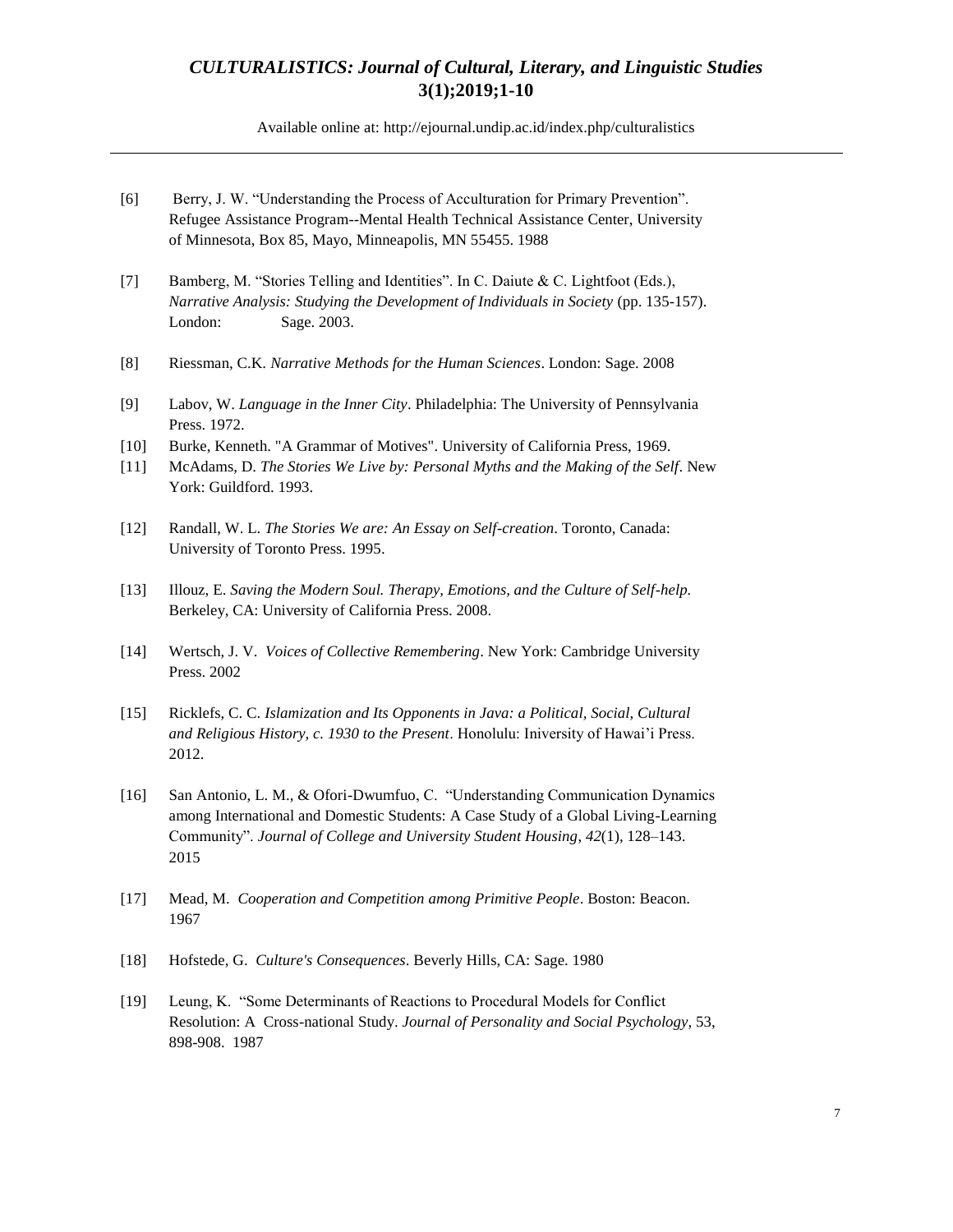Available online at: [http://ejournal.undip.ac.id/index.php/c](http://ejournal.undip.ac.id/index.php/)ulturalistics

- [20] Cohen, E. "Toward a Sociology of International Tourism." *Social Research*, 39(1), 164–182. 1972.
- [21] Renn, O. "Concepts of Risk: A Classifi cation." In S. Krimsky and D. Golding (Eds.). *Social Theories of Risk*. Westport, Connecticut: Praeger. 1992.

### Appendix

Selected expressions of US students' narratives from students written assignments and interviews based on representativeness, frequency, significance and coherence.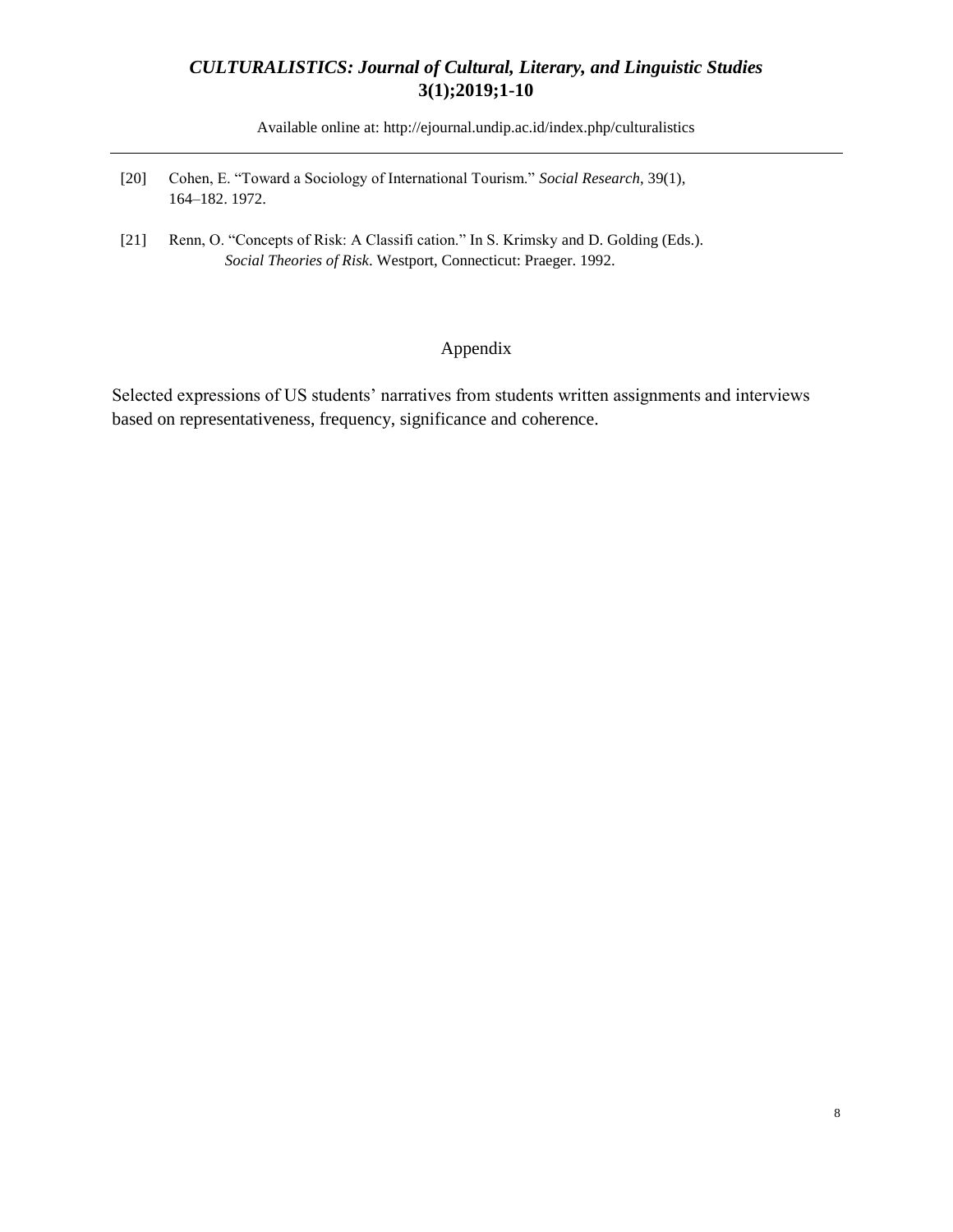Available online at: [http://ejournal.undip.ac.id/index.php/c](http://ejournal.undip.ac.id/index.php/)ulturalistics

- 1. "they always eat rice for all meals;"
- 2. "too much rice, I miss bread, pasta, and cheese"
- 3. "Delicious and cheap food is abundant?"
- 4. "you can find food even after midnight"
- 5. "street food is very delicious but not hygienic"
- 6. "it is not clean; the sellers don't wash their hands"
- 7. "They use bear hands to put food into my plates."
- 8. "Everything is fried; they even fry mushroom and vegetables,"
- 9. "The tea and coffee is always very sweet."
- 10. "they do not seem to eat much fresh vegetables"
- 11. "they always offer me to eat more,"
- 12. "they really focus on the food when we eat, not much interaction"
- 13. "Almost no conversation at dinner."
- 14. "yes, they asked about my religion'"
- 15. "they frowned on me when I said I am an atheist"
- 16. "they do care if you believe in God or not"
- 17. "they asked if "I have a girlfriend"
- 18. "do you have a boyfriend"
- 19. "they asked why I am not married,"
- 20. "They asked if in America is it common to live together without married."
- 21. "They asked about free sex in America?"
- 22. "they think we are promiscuous"
- 23. "they showed and emphasized that it is important to pray regularly and on time"
- 24. "they emphasized that women have to cover up in their communities"
- 25. "there are both in Indonesia strict religious practices and avoiding vices"
- 26. "they seem to be strongly against promiscuity but prostitution is everywhere"
- 27. "prostitution is apparently against the law, but it is very easy to find one"
- 28. "they find white people being attractive"
- 29. "the girls
- 30. jokingly wished they had pointed noses like us"
- 31. "among close friends jokes on body-shaming is common"
- 32. "the whiter the more attractive"
- 33. "they sell many whitening products"
- 34. "many streets do not have sidewalks,"
- 35. "the sidewalks are narrow, sometimes they are broken and unpassable"
- 36. "sidewalks have big open holes, but no warning"
- 37. "There are always vendors on the sidewalk."
- 38. "too many fast-moving motorbikes"
- 39. "Motorbikes go through the sidewalks."
- 40. "The roads are just too narrow for the number of vehicles."
- 41. "there is no right of way",
- 42. "People do not follow the signs."
- 43. "Very difficult to cross the streets; they don't care about pedestrian."
- 44. "they honk a lot"
- 45. "it must be stressful to drive in Indonesian cities, but they are used to it"
- 46. "Motorbikes are the most efficient means of transportation."
- 47. "People are very patience and understanding when another motorist is cutting their right of way."
- 48. "There is near collision every day, but there is rarely any serious accident."
- 49. "traffic jam everywhere, but I have never seen an accident"
- 50. "They could squeeze 12 people in that small minibus."
- 51. "I saw a father with four children in one motorbike"